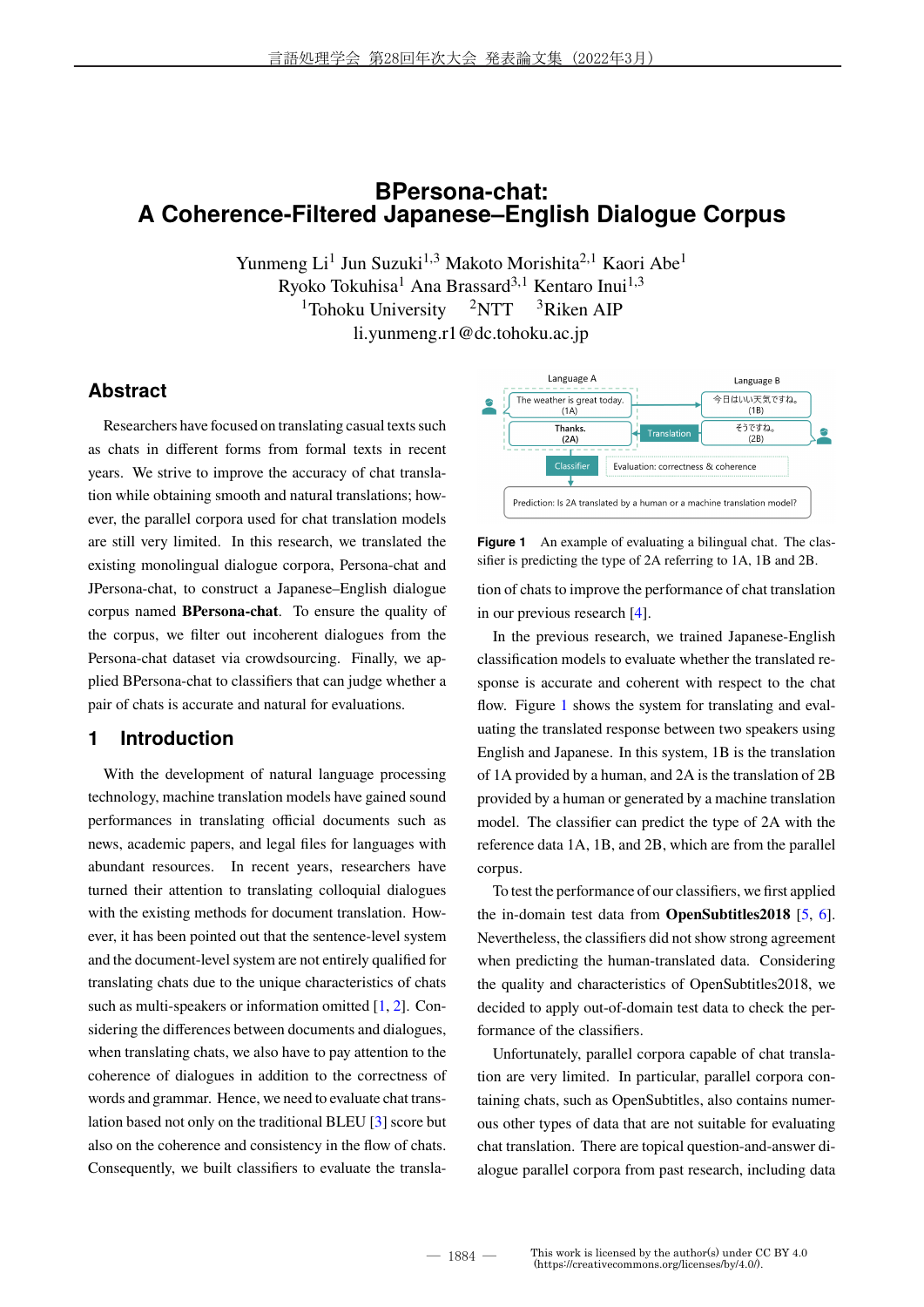with specific scenes and topics. Nevertheless, the topic of the dialogue is too strong to fit in our precondition of casual conversations. Therefore, to achieve our purpose, we decided to build a parallel dialogue corpus for evaluation in this research.

In order to solve this problem, we translated the existing monolingual corpus into bilingual to build a Japanese–English parallel dialogue corpus, named **BPersona-chat**. Since Persona-chat has noises, we selected understandable and coherent dialogues from the monolingual dataset through crowdsourcing for chat translation to ensure the quality.

To test the performance, we applied the **BPersona-chat** data to the classifiers. As a result, most human-translated data can be correctly recognized as coherent translations by the classifiers. The total accuracy is at most 95*.*57%, which is 12*.*65% higher than the highest accuracy from our previous results. The accuracy of the human-translated dialogue is at most 97*.*17%. These results show the performance and generality of our built classifiers. At the same time, they also show the correctness and coherence of the parallel data we built.

#### **2 Related Work**

To build an ideal parallel dialogue corpus containing high-quality chats, we surveyed existing dialogue corpora. We listed the existing corpora with a focus on their topics, domains, and languages.

**BConTrasT and BMELD** In the chat translation task of WMT2020<sup>1)</sup> [1], the organizers provided participants with an English-German parallel corpus, **BConTrasT**, containing the dialogue data only. The corpus is based on the **Taskmaster-1 corpus** [7], originally monolingual English language. It includes task-based dialogues in six domains, for example, ordering the pizza or making reservations. The organizers selected a subset of this dataset and translated it into German at the AI-powered Human-refined translation company, Unbabel<sup>2)</sup>.

Similar to **BConTrasT**, the **BMELD** dataset [2] is based on the English dialogue dataset in the **MELD** [8]. The authors crawled the corresponding Chinese translations from **MELD** and then manually post-edited them according to the dialogue history of the native Chinese speakers.

| speaker utterance                                       |
|---------------------------------------------------------|
| person 1 i am going for a horse ride tomorrow. do you   |
| like horses?                                            |
| person 2 i never have juice, just water.                |
| person 1 is that hard for you? i love sugar             |
| person 2 yes i do i work on the baby floor an i want no |
| kids lol                                                |

**Table 1** An example of an incoherent chat from Persona-chat [10].

**Business Scene Dialogue Corpus** The **Business Scene Dialogue (BSD)** [9] corpus is a Japanese-English business conversation corpus that includes half of the monolingual scenarios initially written in Japanese and the other half written initially in English.

**Persona-chat and JPersona-chat** The **Persona-chat** dataset [10] contains multi-turn dialogues conditioned on personas. Each dialogue was performed between two crowdsourcing workers assuming artificial personas. The persona given to each worker is described by three to five profile sentences, such as "I like to ski," "I am an artist," "I eat sardines for breakfast daily."

Similarly, the **JPersona-chat** dataset [11], which includes multi-turn conditioned on given personas. is collected in Japanese.

In existing parallel dialogue corpora, dialogue data in **BConTrasT** and **BSD** occurred in a specific topic scene, such as meal ordering or business negotiation. We found that some dialogues were similar in Q&A format or formal texts that did not meet our standard casual conversations. However, the need for casual conversation data in **BMELD** is mainly in Chinese, therefore unsuitable for the models we trained in previous research [4]. For our motivation, we believe that **Persona-chat** and **JPersona-chat** are the most appropriate to build new Japanese–English parallel dialogue corpora. Note that dialogues in both corpora do not have a set topic context despite having a set personality premise. Most of these speakers discussed a given personality trait, including but not limited to self-introduction, hobby, and others.

### **3 Methods and Experiments**

#### **3.1 Crowdsourcing**

We found that Persona-chat contains low-quality conversational data when we manually checked them. These

<sup>1</sup>) https://www.statmt.org/wmt20/chat-task.html

<sup>2</sup>) https://unbabel.com/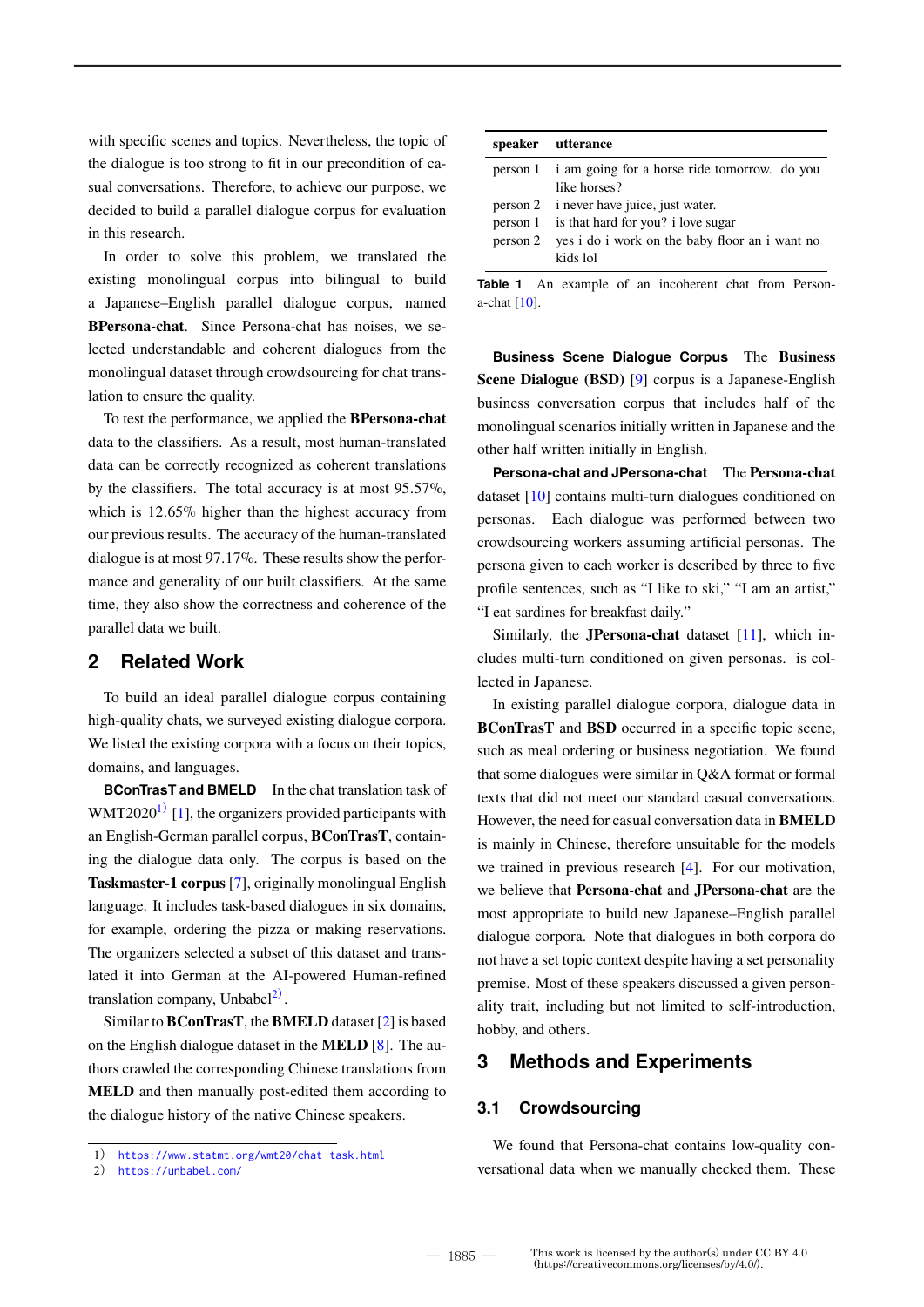data have incoherent parts of dialogues, unnatural change of topics, misunderstandings in the foreword, leading to an inability to continue chatting. Table 1 shows an example of incoherent chat from Persona-chat. The noise will significantly impact our results since we want to construct a dialogue database that features a natural and smooth chat with translations. Hence, we prioritized rating Personachat data with crowdsourcing.

We expected to eliminate incoherent or unnatural conversations when rating the Persona-chat data for subsequent translation work finally. However, it is hard to define "incoherence" clearly due to the complexity of the dialogue. In this research, we opted to focus on the overall dialogue from macro vision instead of treating a tiny error as incoherent. We assumed that if there are incongruent connections that influence dialogue comprehension, dialogue is incoherent. To make the crowdsourcing task easier to understand, we informed the workers with the following rules:

We defined "not meshing well (incoherent)" as

- questions are ignored,
- there are unnatural topic changes,
- one is not addressing what the other said,
- responses seem out of order,
- or is hard to follow in general.

Minor issues (grammar or spelling errors) are acceptable when they do not affect chat flow.

Based on these criteria, we invited crowdsourcing workers to label incoherent chats. We chose Amazon Mechanical Turk as our platform for crowdsourcing. As the Persona-chat we wanted to filter is in English, we set the basic qualification types to confirm that they were native English speakers or had adequate English proficiency, living in an English environment for prolonged periods. Since dialogues are ambiguous and the benchmark rules of this experiment are subjective, we first performed a qualification round before conducting a full round of experiments. We excluded some workers whose criteria were outliers by comparing workers' scores. We also ensured that workers entering the full round had positive and effective feedback using the control question. In the full round, we selected 1,500 dialogue datasets from Persona-chat. For each crowdsourcing task, we gave five chats to ten workers. If a worker marks a chat as not-meshing, it is recorded as one point of negative comments; otherwise, it is recorded

as one point of positive comments. Finally, we selected high-quality dialogue data from the top 200 conversations with the highest positive ratings. These 200 conversations were marked as good by at least seven of the ten workers.

#### **3.2 Translating**

We obtained the top-ranked 200 chats considered natural and smooth by crowdsourcing workers from the 1*,* 500 dialogues of Persona-chat.

The top 200 chats are coherent with easy-to-follow flows compared to those rated less. Table 2 shows one of the top 200 chats that were rated higher by crowdsourcing workers and translated by professional translators afterward. For constructing the Japanese–English bilingual corpus, we translated 200 chats from Persona-chat and 250 chats from JPersona-chat. We commissioned professional translators who are proficient in both Japanese and English to ensure the quality of the translation. To ensure that translators could take into account the correctness of translation and the coherence of dialogue, we put the following precautions for translators.

First, we asked translators to translate the chats based on the personas (profile sentences) to ensure the tone and role preference was similar to the original utterances. Secondly, considering the characteristics of the Japanese language, we allowed translators to modify the translated dialogue in English to keep it remain fluent and natural. For example, they could append subjects and phrases, or change the tone of sentences, as shown in Table 3. Finally, we requested translators to avoid translationese. Translators could choose appropriate English words instead of direct transliteration when encountering specific Japanese words. For example, "サラサラした髪" can be translated as "smooth hair". Same for translation from English to Japanese. As a result, we obtain a parallel corpus with 450 dialogues, named **BPersona-chat**. In total, there are 5*,* 708 utterances.

#### **4 Results and Analysis**

In the previous research, when applying classifiers on the test data extracting from **OpenSubtitles2018**, the classifiers could not correctly predict 2A that were taken from the corpus, which were supposed to be translated by human translators [4]. We consider the behavior is possibly related to the low quality of OpenSubtitles2018. Accord-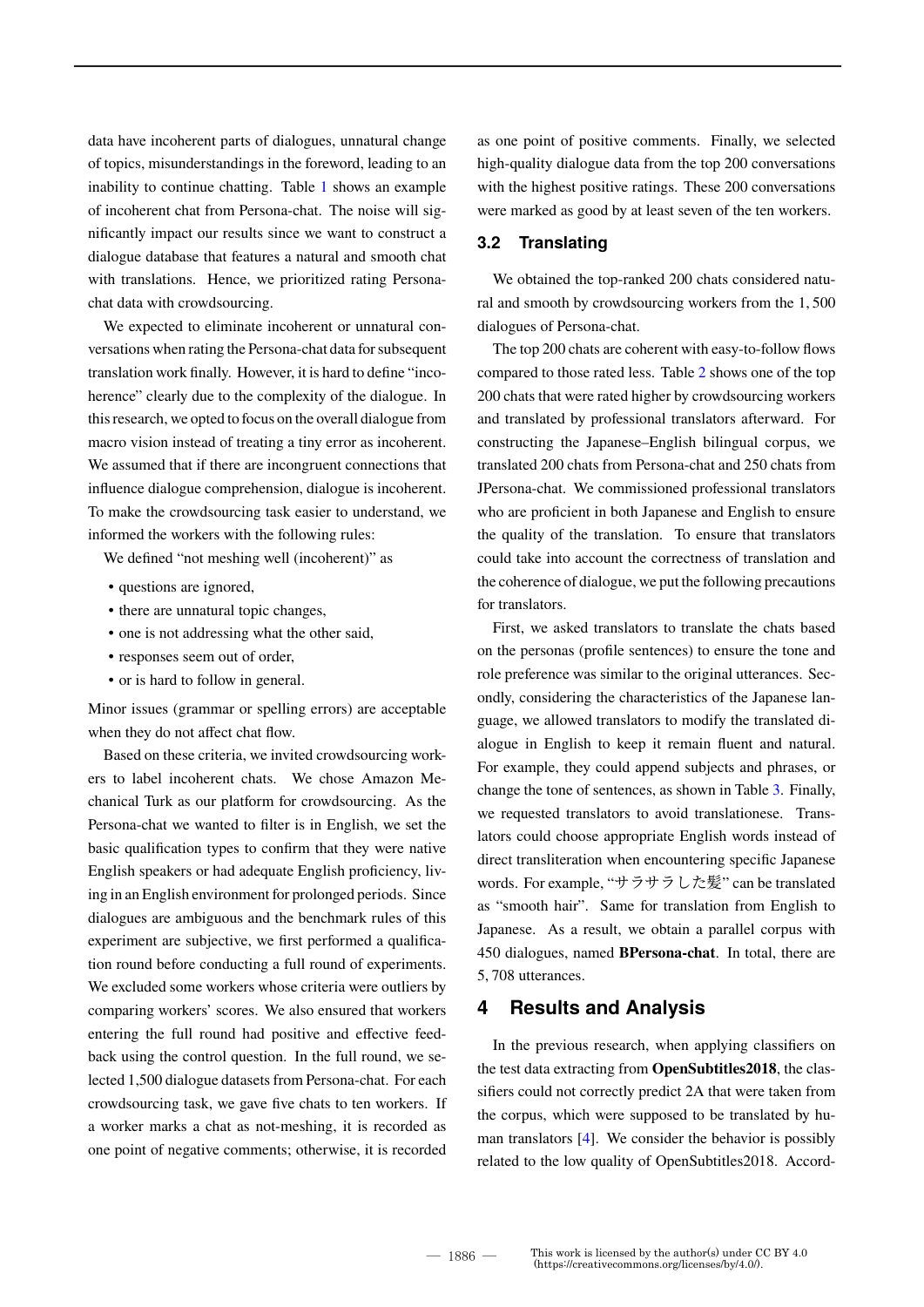| speaker  | utterance (en)                                                                                        | utterance (ja)          |
|----------|-------------------------------------------------------------------------------------------------------|-------------------------|
| person 1 | good evening, how has your day been?                                                                  | こんばんは、今日はどうだった?         |
| person 2 | it was good i met up with some friends to larp                                                        | よかったよ、ライブ RPG で友達と集まった。 |
| person 1 | i wish i had time for that, working 40 hours in a bank is                                             | そんな時間があればなあ、銀行で40時間勤務は  |
|          | killing me.                                                                                           | 死にそうだよ。                 |
| person 2 | yikes, you have to make time for friends and fun.                                                     | うわっ、友達と趣味の時間作らなきゃ。      |
| person 1 | i know but i am so focused on doing a good job that i                                                 | そうなんけど、いい仕事をすることに必死で忘れ  |
|          | forget to.                                                                                            | るんだ。                    |
| person 2 | $\dddotsc$                                                                                            | $\cdots$                |
|          | An example of the top 200 coherent chat from Persona-chat, rated by crowdsourcing workers.<br>Table 2 |                         |
|          | $\cdots$                                                                                              | $\lambda$ and $\lambda$ |

| person | origin (ja)                            | translation (en)                                                                                                                                                          |
|--------|----------------------------------------|---------------------------------------------------------------------------------------------------------------------------------------------------------------------------|
|        | person 1 将来は占い師になりたいと思っています。<br>叶いますよ! | I want to be a fortune-teller in the future.<br>person 2 占い師さんになりたいのですね。頑張ればきっと I see, you want to be a fortune-teller? If you do your<br>best, it will surely come true! |

**Table 3** An example of adding sentences and changing tones when translating the original Japanese dialogue to English.

| classifier    | OpenSubtitles2018 BPersona-chat |        |
|---------------|---------------------------------|--------|
| $2B-2A$       | 0.8223                          | 0.9464 |
| $1A-2A$       | 0.7431                          | 0.9525 |
| $1A-2B-2A$    | 0.8238                          | 0.9534 |
| $1A-1B-2B-2A$ | 0.8292                          | 0.9557 |

**Table 4** Accuracy of classifiers on predicting whether 2A is model-translated or human-translated with two datasets.

ing to our previous research, data from OpenSubtitles2018 might contain utterances in one pair that is not a chat but a speech; there might be just a single speaker instead of two speakers or multiple speakers. In addition, the utterances may not initially be in Japanese or English. This is because the OpenSubtitles2018 is a corpus of multi-lingual movie subtitles. Data in OpenSubtitles2018 does not have to come from English movies or Japanese movies. Furthermore, the subtitles are collected using the OpenSubtitles website $3$ , which means the subtitles do not have to be translated by professional translators. Considering the above reasons, the low quality of OpenSubtitles2018 may influence the test results.

Regarding the quality and contents of OpenSubtitles2018, we applied BPersona-chat to the classifiers to confirm the performance. As the classifiers can only predict a pair of utterances instead of the full dialogue, we split each dialogue into 5*,* 229 pairs of two utterances.

The prediction results on **BPersona-chat** are shown in Table 4. Compared to the highest accuracy 82*.*92% in the previous research, the highest accuracy with **BPersonachat** is 95*.*57%, which is 12*.*65% higher.

With respect to the accuracy for the human-translated label, the highest accuracy with BPersona-chat (97*.*17%) significantly outperformed that with OpenSubtitles2018 (72*.*77%). Also, the highest accuracy for model-translated label with BPersona-chat (95*.*70%) has slightly higher accuracy than that with OpenSubtitles2018 (93*.*38%).

Overall, BPersona-chat can be used for evaluating Japanese–English chat translation systems as out-ofdomain data. The classifiers we have created before can gain good results with BPersona-chat on predicting the human-translated chats.

## **5 Conclusion and Future Work**

In conclusion, we built a Japanese–English parallel dialogue corpus, **BPersona-chat**. The BPersona-chat is translated by professional translators based on Persona-chat and JPersona-chat. Compared to task-oriented dialogue datasets, such as BConTrast and Business Scene Dialogue, the BPersona-chat is a chit-chat dialogue corpus containing colloquial chats in Japanese and English. To ensure the chats from Persona-chat are high-quality casual chats, we evaluated 1*,* 500 chats from it and picked the top 200 chats via crowdsourcing. Finally, we applied the data to the classifiers we had built before. Compared to our previous results, we gained a significant improvement on predicting the human-translated data with BPersona-chat.

#### **Acknowledgements**

This work was supported by JSPS KAKENHI Grant Number JP19H04425 and JP20J21694.

3) https://www.opensubtitles.org/en/search/subs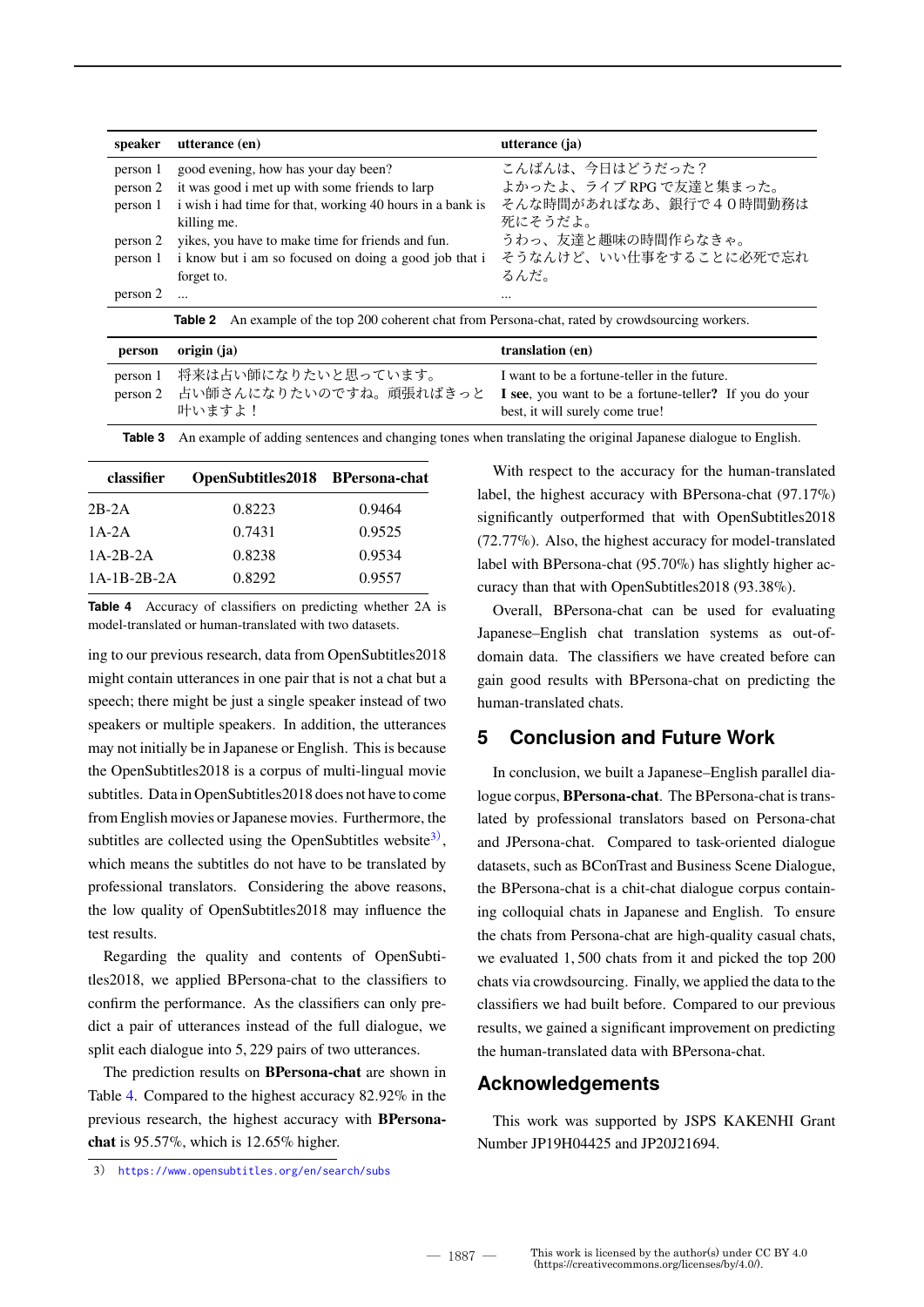### **References**

- [1] M. Amin Farajian, António V. Lopes, André F. T. Martins, Sameen Maruf, and Gholamreza Haffari. Findings of the WMT 2020 shared task on chat translation. In **Proceedings of the Fifth Conference on Machine Translation**, pp. 65–75, 2020.
- [2] Yunlong Liang, Fandong Meng, Yufeng Chen, Jinan Xu, and Jie Zhou. Modeling bilingual conversational characteristics for neural chat translation, 2021.
- [3] Kishore Papineni, Salim Roukos, Todd Ward, and Wei-Jing Zhu. Bleu: a method for automatic evaluation of machine translation. In **Proceedings of the 40th Annual Meeting of the Association for Computational Linguistics**, pp. 311–318, Philadelphia, Pennsylvania, USA, July 2002. Association for Computational Linguistics.
- [4] Yunmeng Li, Ryo Fujii, Makoto Morishita, Jun Suzuki, and Inui Kentaro. Towards detecting errors: Classifying model-generated output in chat translation. In **Proceedings of NLP2021**, pp. A3–4, 2021.
- [5] Pierre Lison and Jörg Tiedemann. OpenSubtitles2016: Extracting large parallel corpora from movie and TV subtitles. In **Proceedings of the Tenth International Conference on Language Resources and Evaluation (LREC'16)**, pp. 923–929, 2016.
- [6] Pierre Lison, Jörg Tiedemann, and Milen Kouylekov. OpenSubtitles2018: Statistical rescoring of sentence alignments in large, noisy parallel corpora. In **Proceedings of the Eleventh International Conference on Language Resources and Evaluation (LREC 2018)**, pp. 1742–1748, 2018.
- [7] Bill Byrne, Karthik Krishnamoorthi, Chinnadhurai Sankar, Arvind Neelakantan, Daniel Duckworth, Semih Yavuz, Ben Goodrich, Amit Dubey, Andy Cedilnik, and Kyu-Young Kim. Taskmaster-1: Toward a realistic and diverse dialog dataset, 2019.
- [8] Soujanya Poria, Devamanyu Hazarika, Navonil Majumder, Gautam Naik, Erik Cambria, and Rada Mihalcea. Meld: A multimodal multi-party dataset for emotion recognition in conversations, 2019.
- [9] Matīss Rikters, Ryokan Ri, Tong Li, and Toshiaki Nakazawa. Designing the business conversation corpus. In **Proceedings of the 6th Workshop on Asian Translation**, pp. 54–61, Hong Kong, China, November 2019. Association for Computational Linguistics.
- [10] Saizheng Zhang, Emily Dinan, Jack Urbanek, Arthur Szlam, Douwe Kiela, and Jason Weston. Personalizing dialogue agents: I have a dog, do you have pets too?, 2018.
- [11] Hiroaki Sugiyama, Masahiro Mizukami, Tsunehiro Arimoto, Hiromi Narimatsu, Yuya Chiba, Hideharu Nakajima, and Toyomi Meguro. Empirical analysis of training strategies of transformer-based japanese chit-chat systems, 2021.